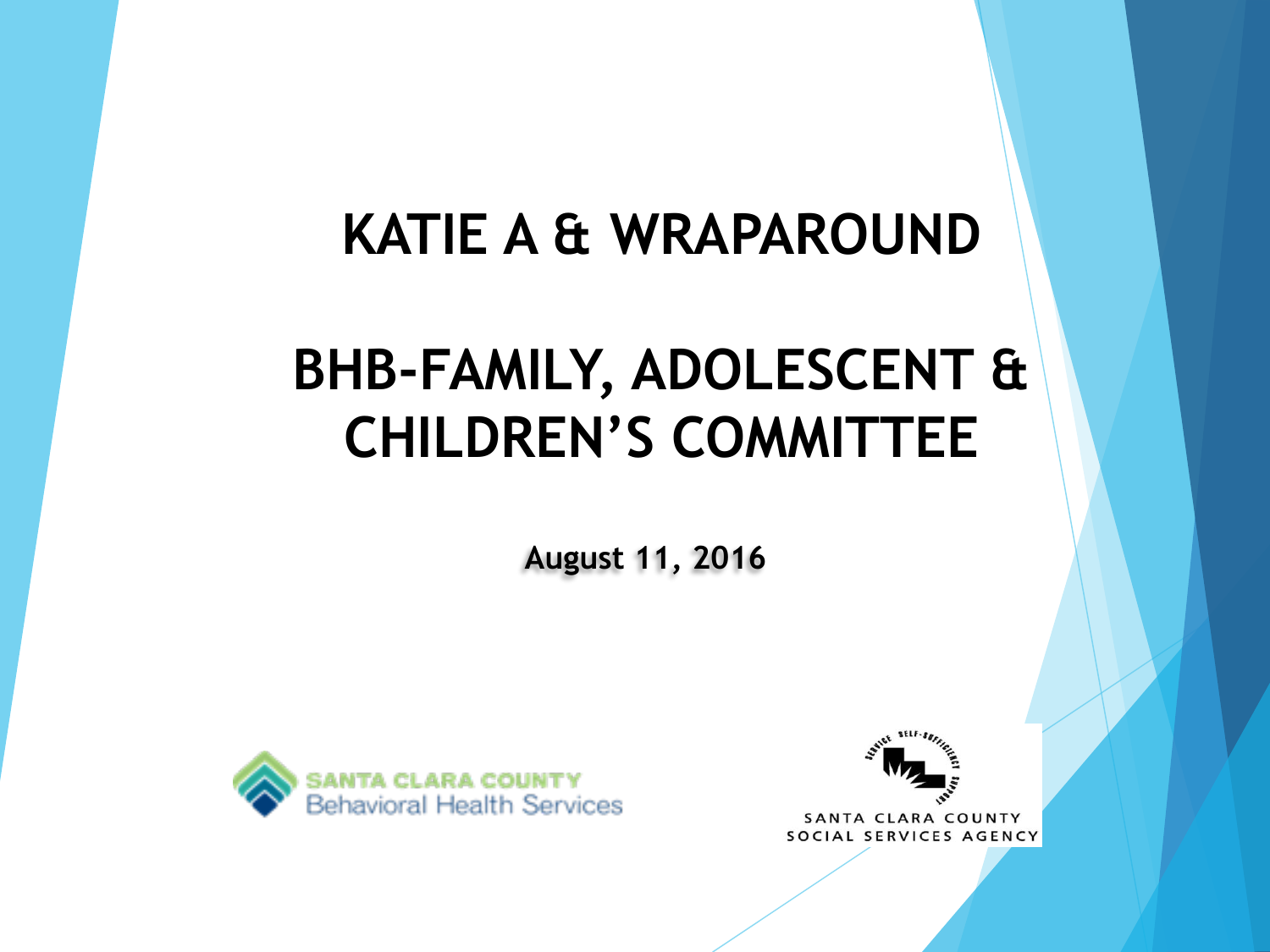#### Presenters

## Margaret Ledesma– BHSD Katie A & Crisis Continuum Program Manager

## Cynde Elkins- DFCS RISC Coordinator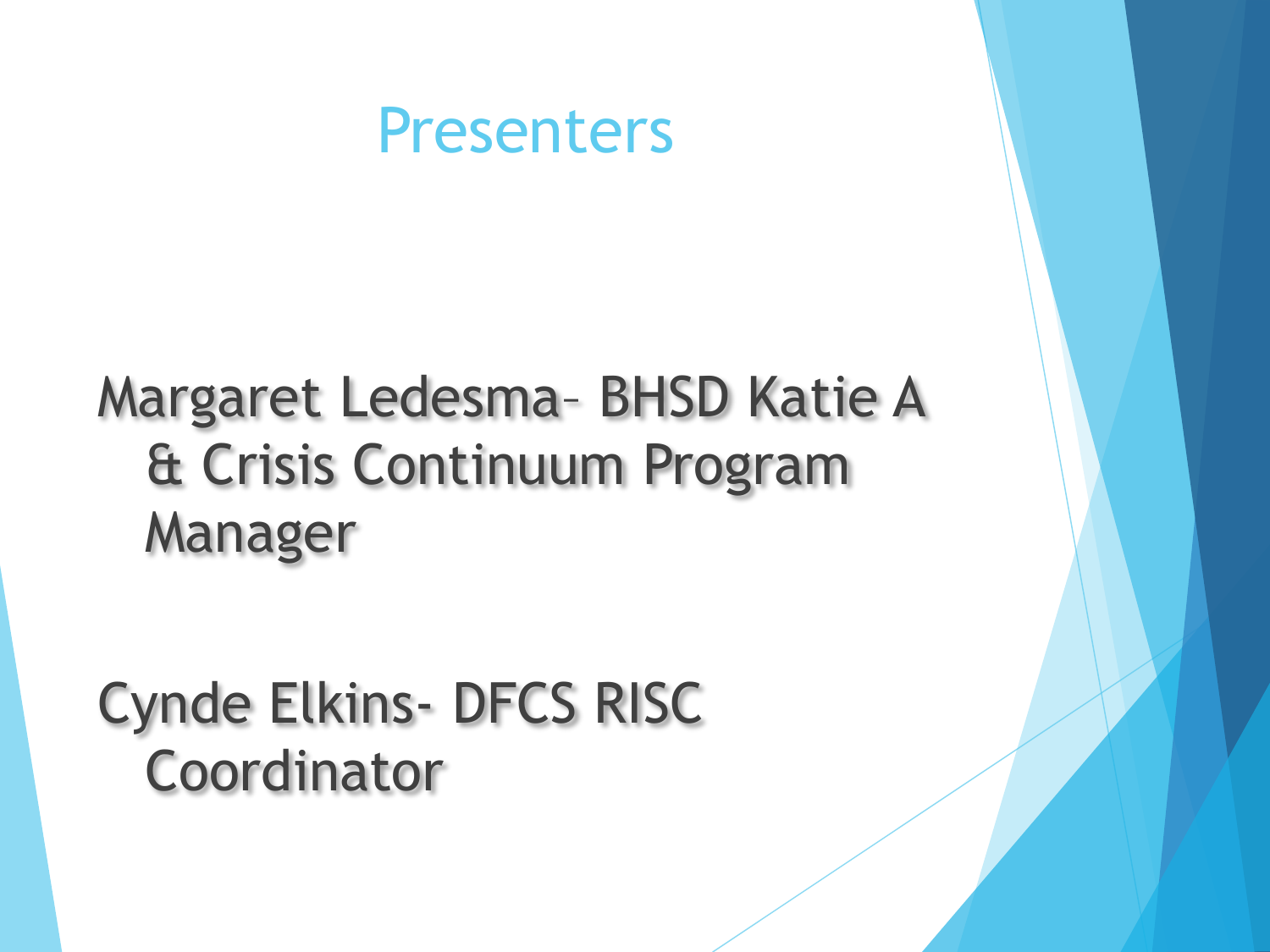## Katie A

#### What is Katie A?

A lawsuit in Los Angeles County concerning availability of mental health services to children in foster care.

#### Why Katie A?

- **DFCS & Behavioral Health Services (BHS) will screen** all children and link them to mental health services
- ▶ 0-21 years old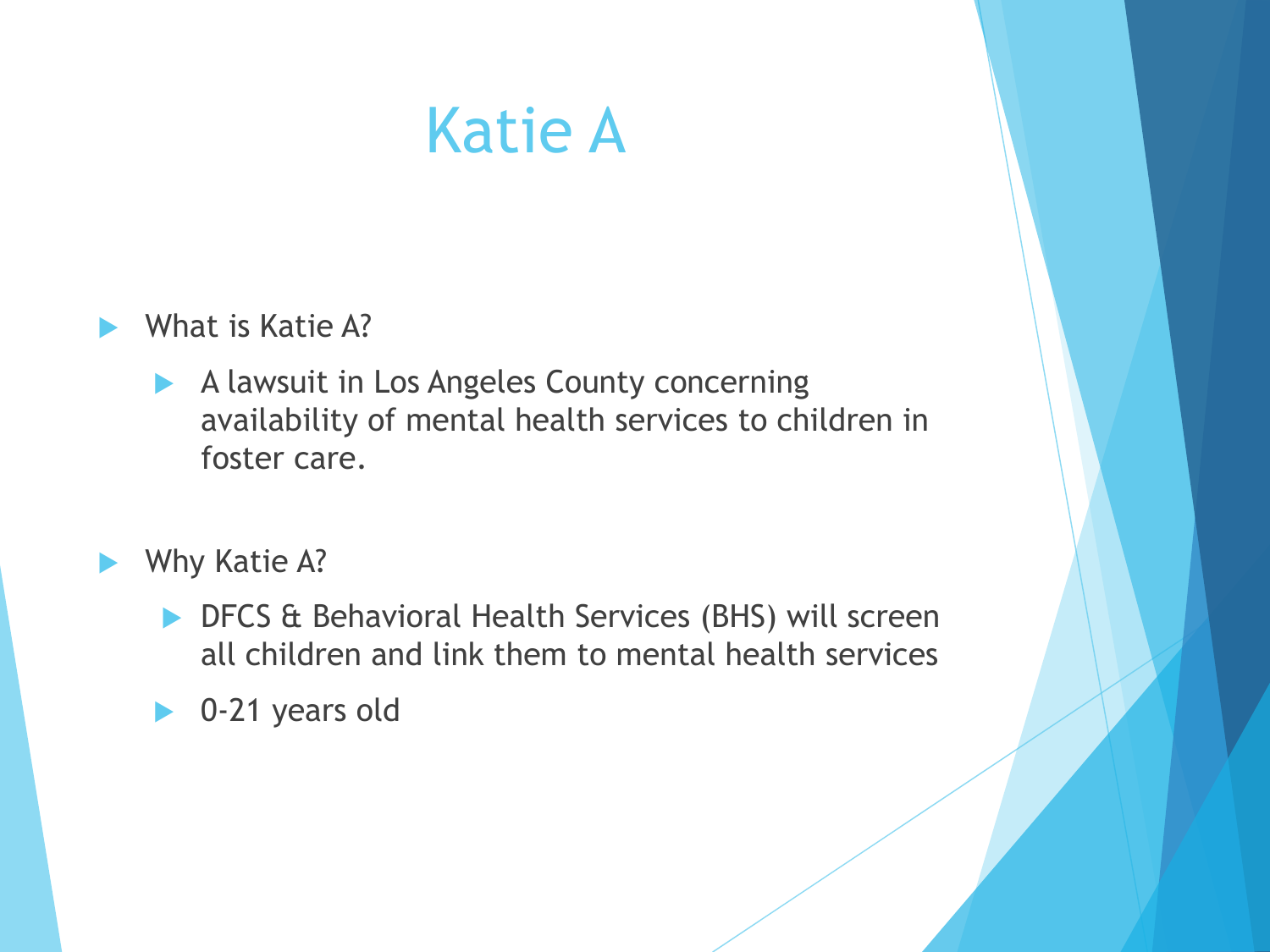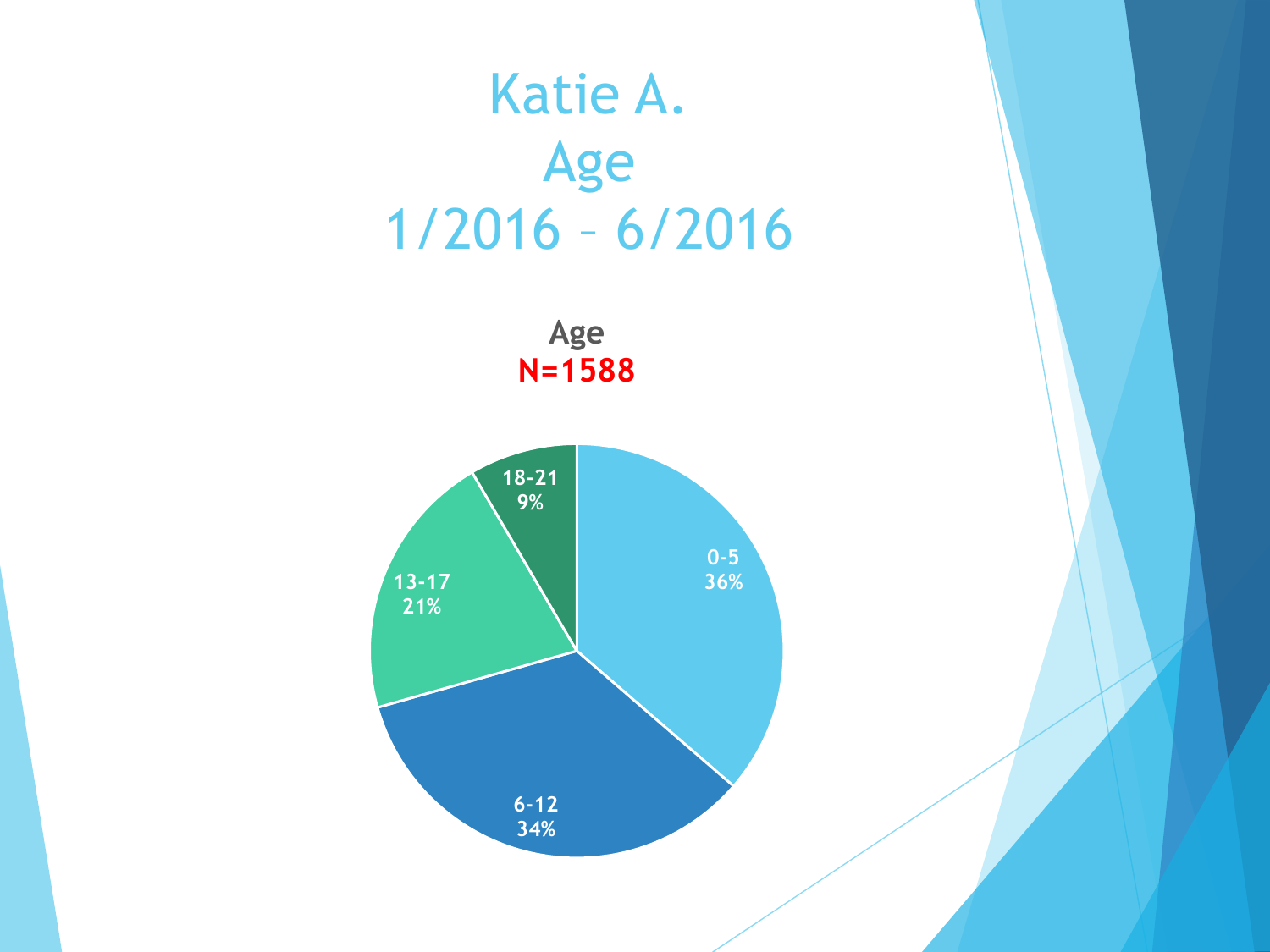### Katie A. Language & Gender 1/2016 – 6/2016





Gender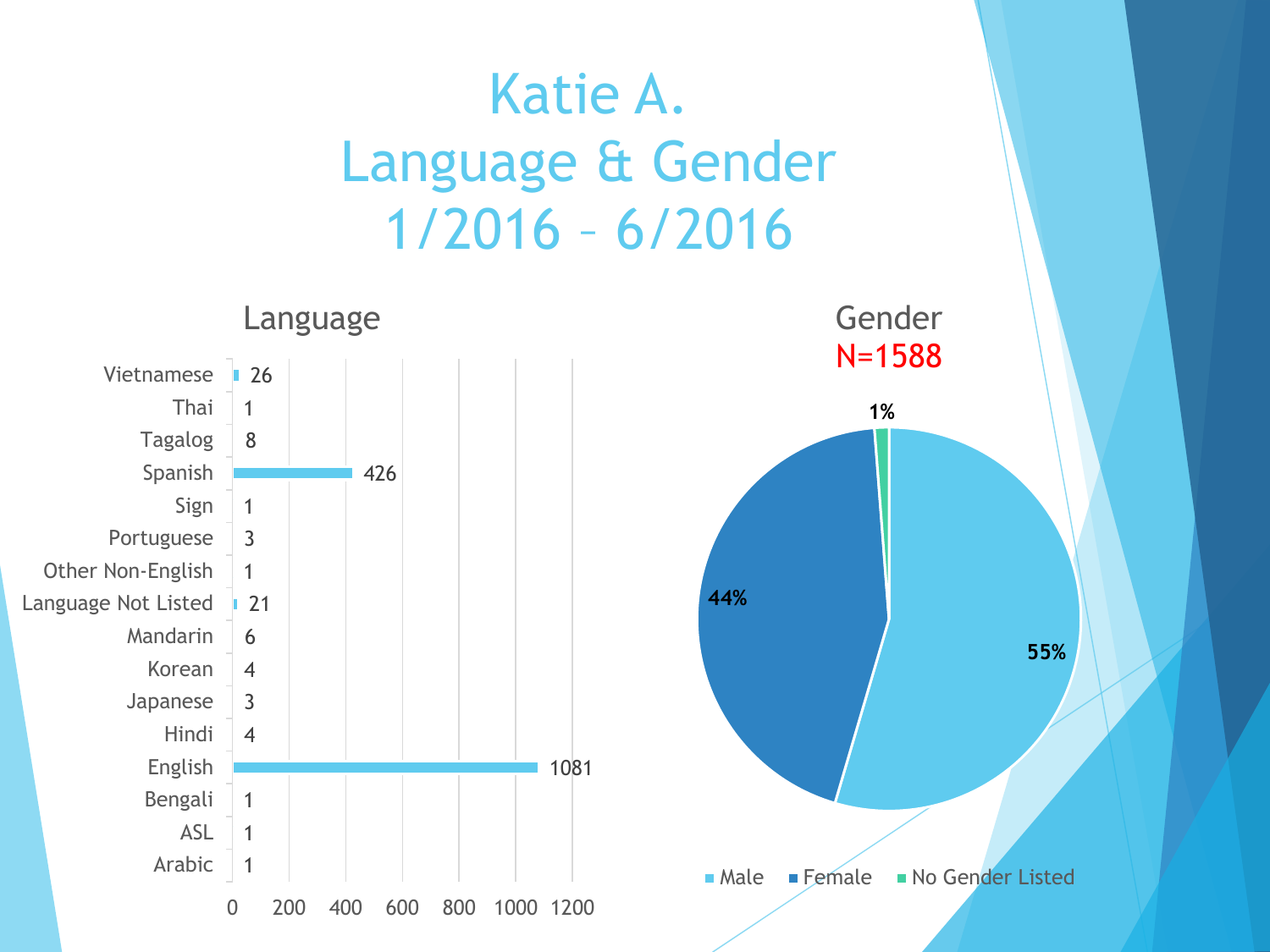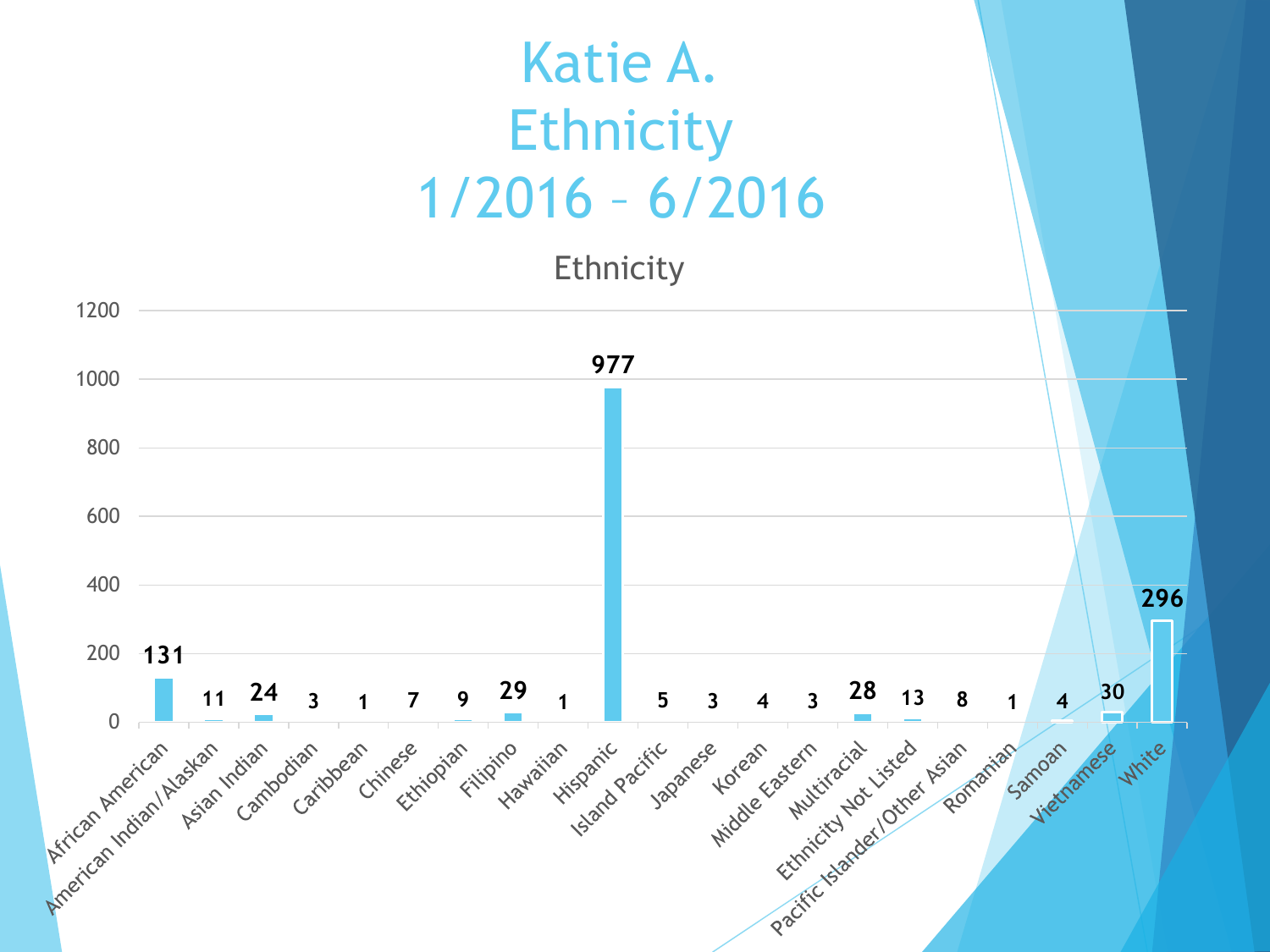# Katie A Services

- What are Katie A level services?
	- $\blacktriangleright$  Intensive mental health services
	- **Intensive Care Coordination**
	- **Intensive Home based services**
- **Team approach** 
	- **Family specialist, family partner**
- **Child & Family Team model with strong emphasis** on family voice & choice
- Strength based
- Trauma Informed
- Individualized to the needs of the child & family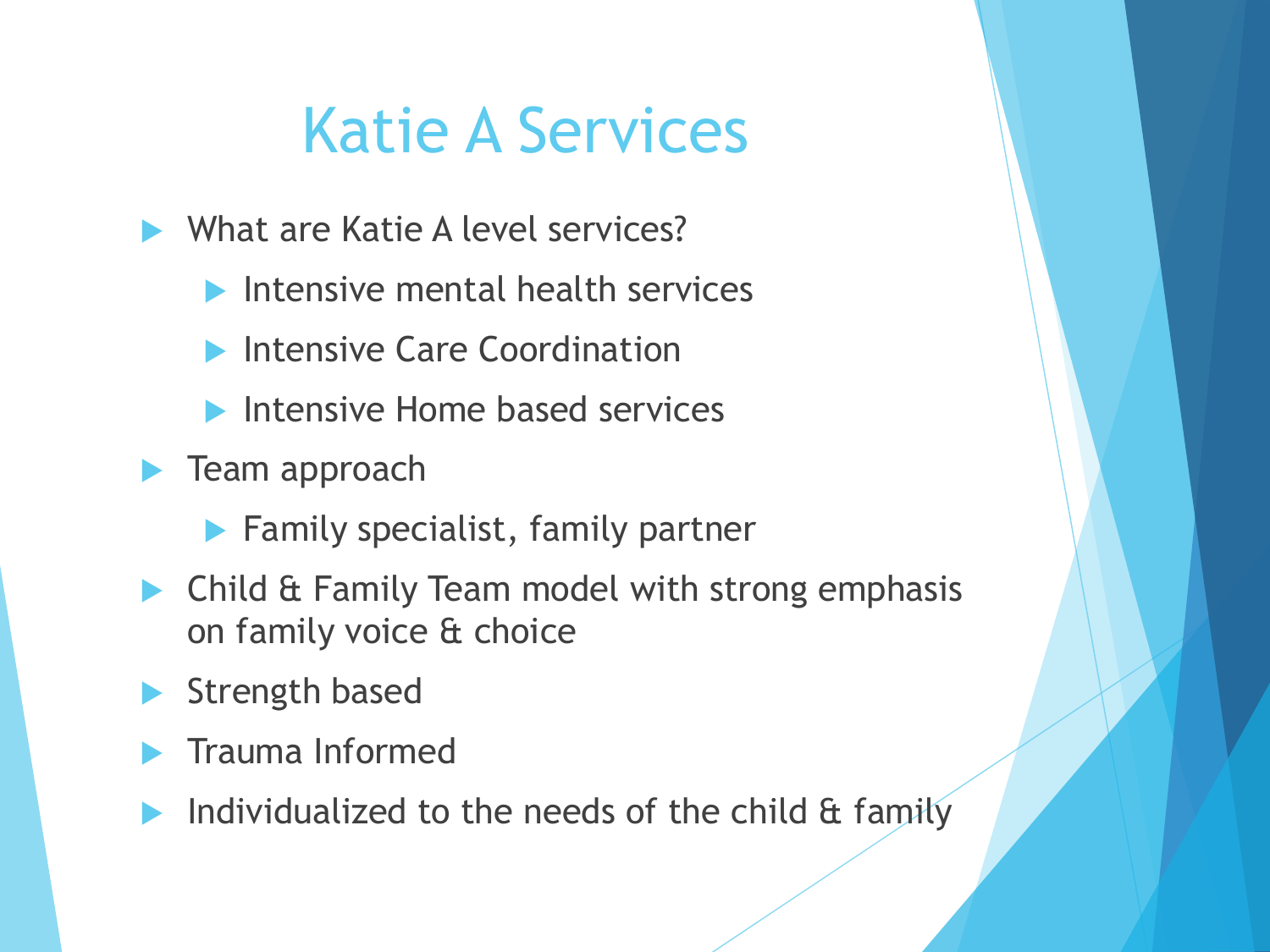## More Katie A…

- Array of services provided:
	- $\blacktriangleright$  Individual therapy
	- $\blacktriangleright$  Family therapy
	- **Psychiatric services/Medication management**
	- TBS can be added if needed
- Katie A Providers:
	- **Diangle 1** Uplift Family Services (formerly EMQFF)
	- Rebekah Children's Services (RCS)
	- Gardner
	- Community Solutions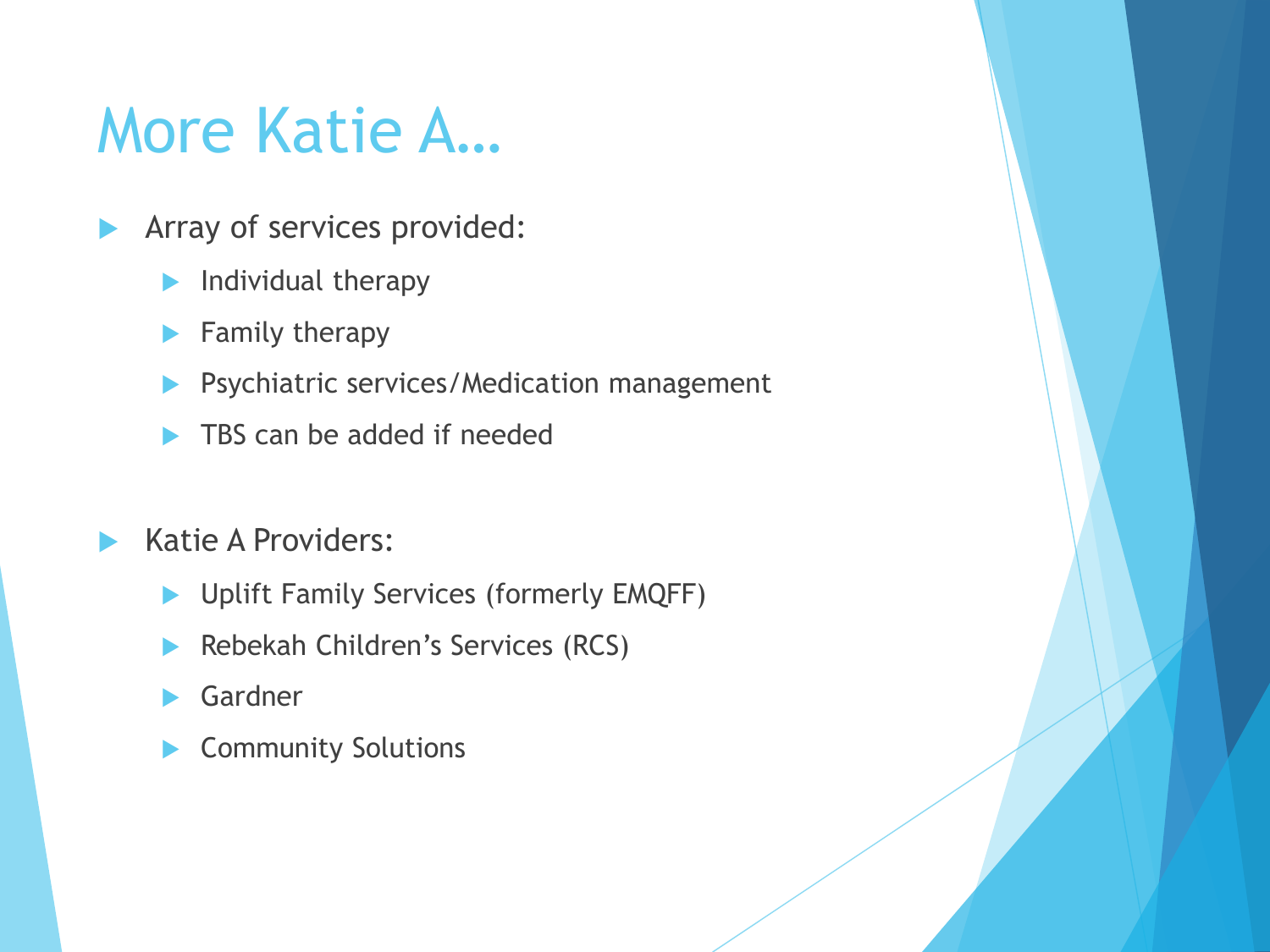### Continuum of Care

#### Behavioral Health Services

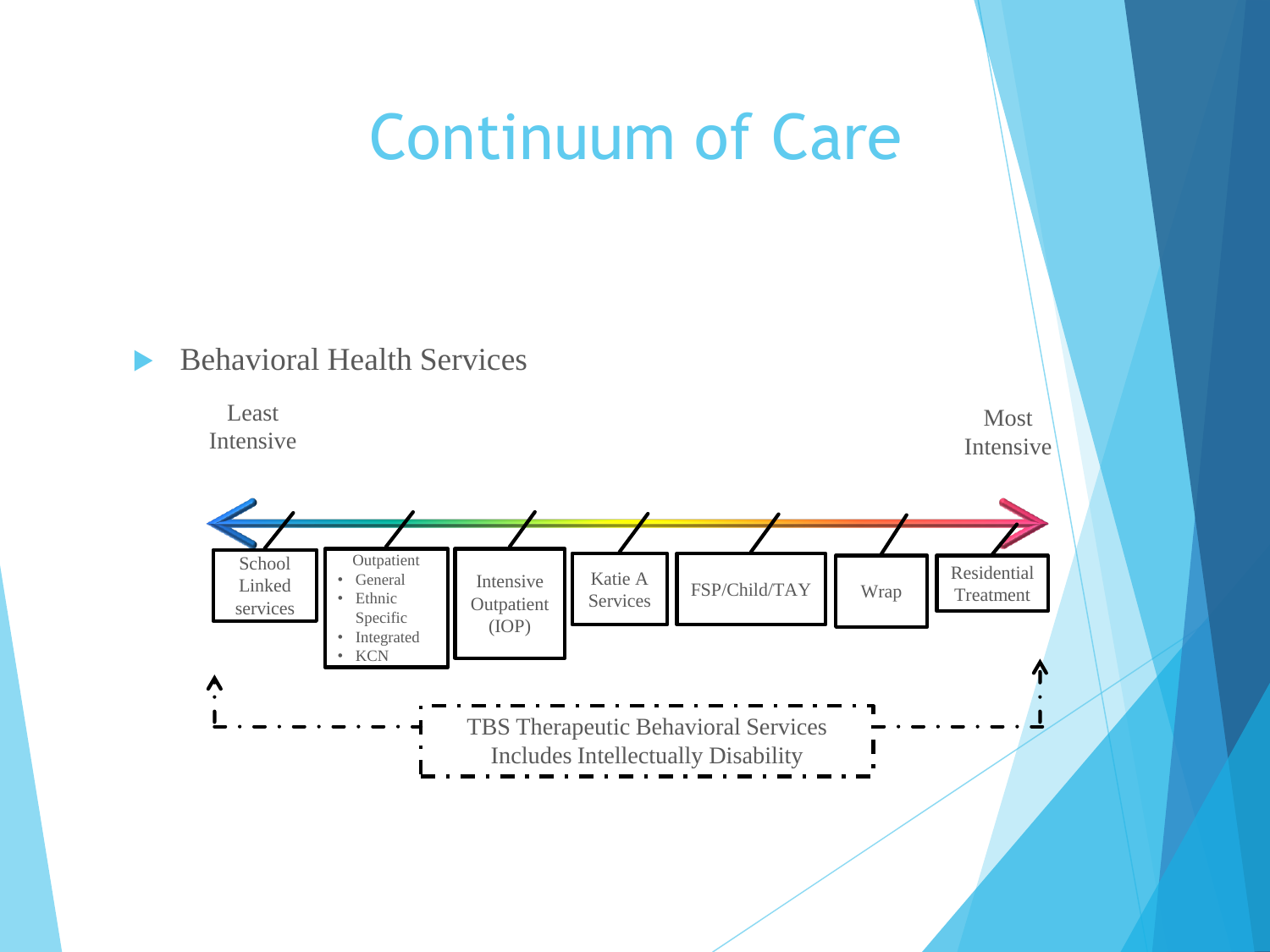

1. Reasons for no referral without pre-existing services include previously made referral in process, client recently completed behavioral health program and there are no concerns at this time, no behavioral health concerns identified, client or family decline services, client is currently AWOL, etc.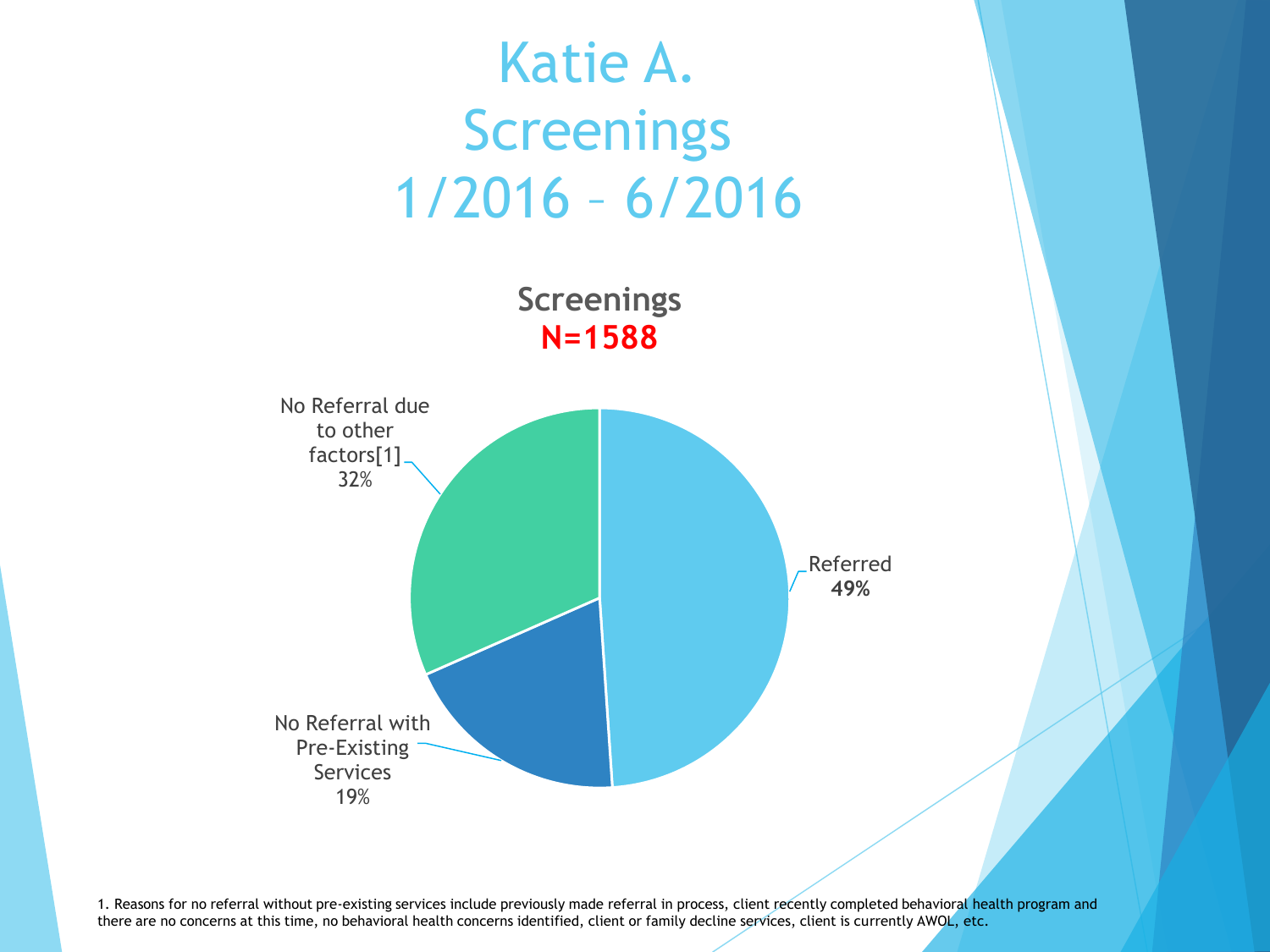## Katie A. Pre-Existing Services - No Referral 1/2016-6/2016

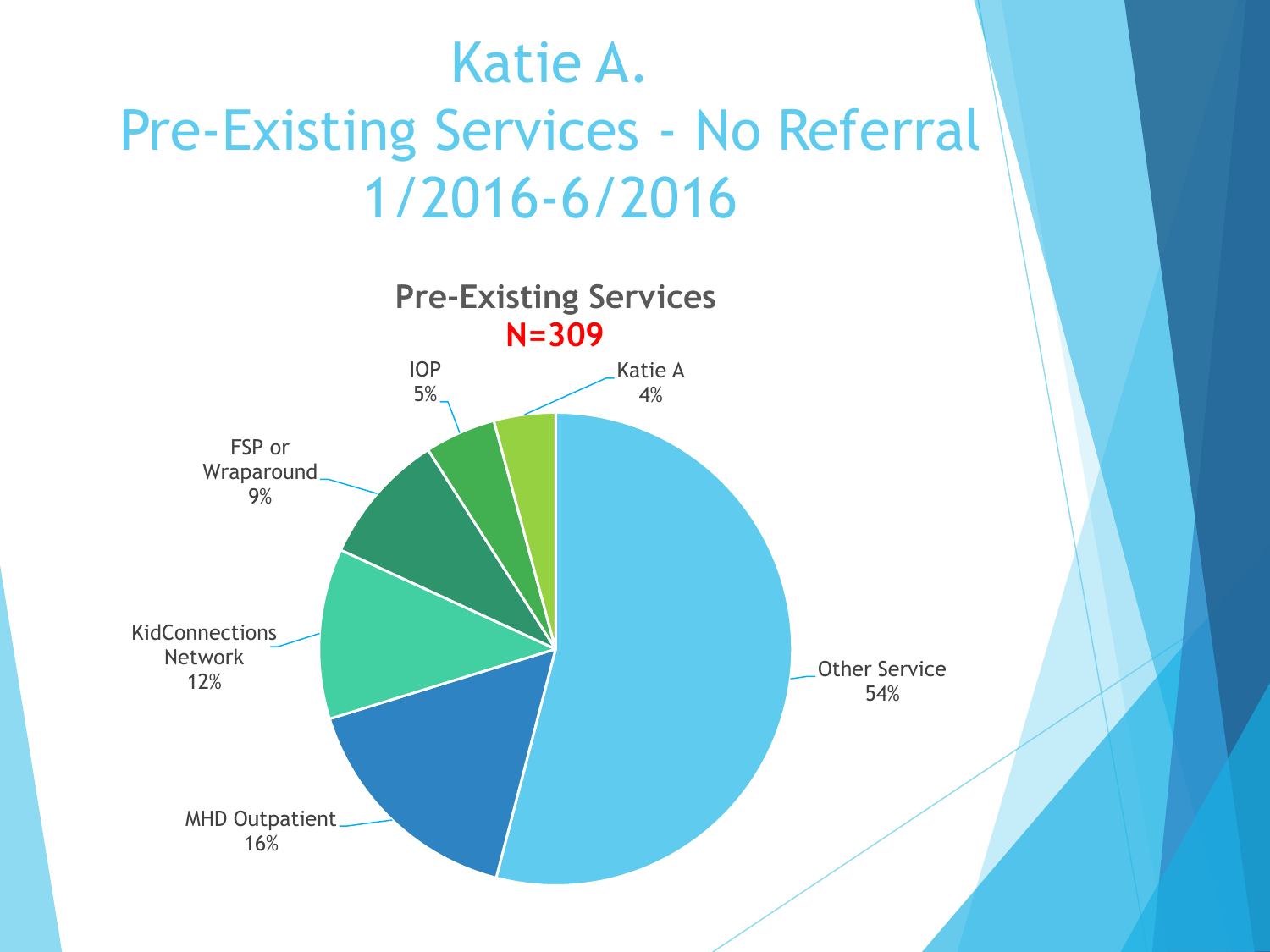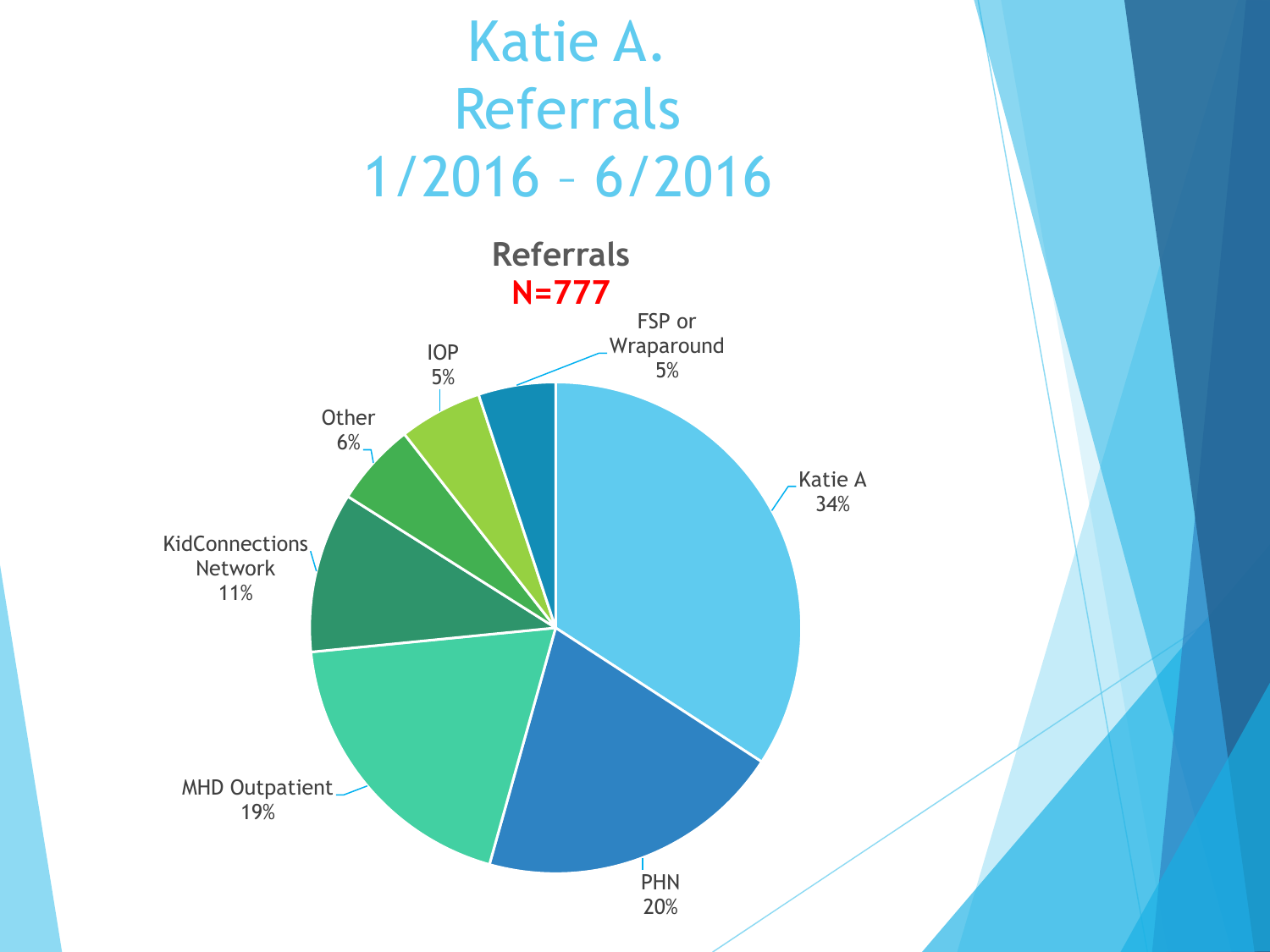# RISC

**RISC =Resources and Intensive Services Committee**

- Purpose- to streamline the process of referring children & families to intensive residential and in-home treatment programs.
- Interagency decision making committee including:
	- **Department of Family & Children's Services (DFCS)**
	- Juvenile Probation Department (JPD)
	- ▶ Behavioral Health Services (BHS)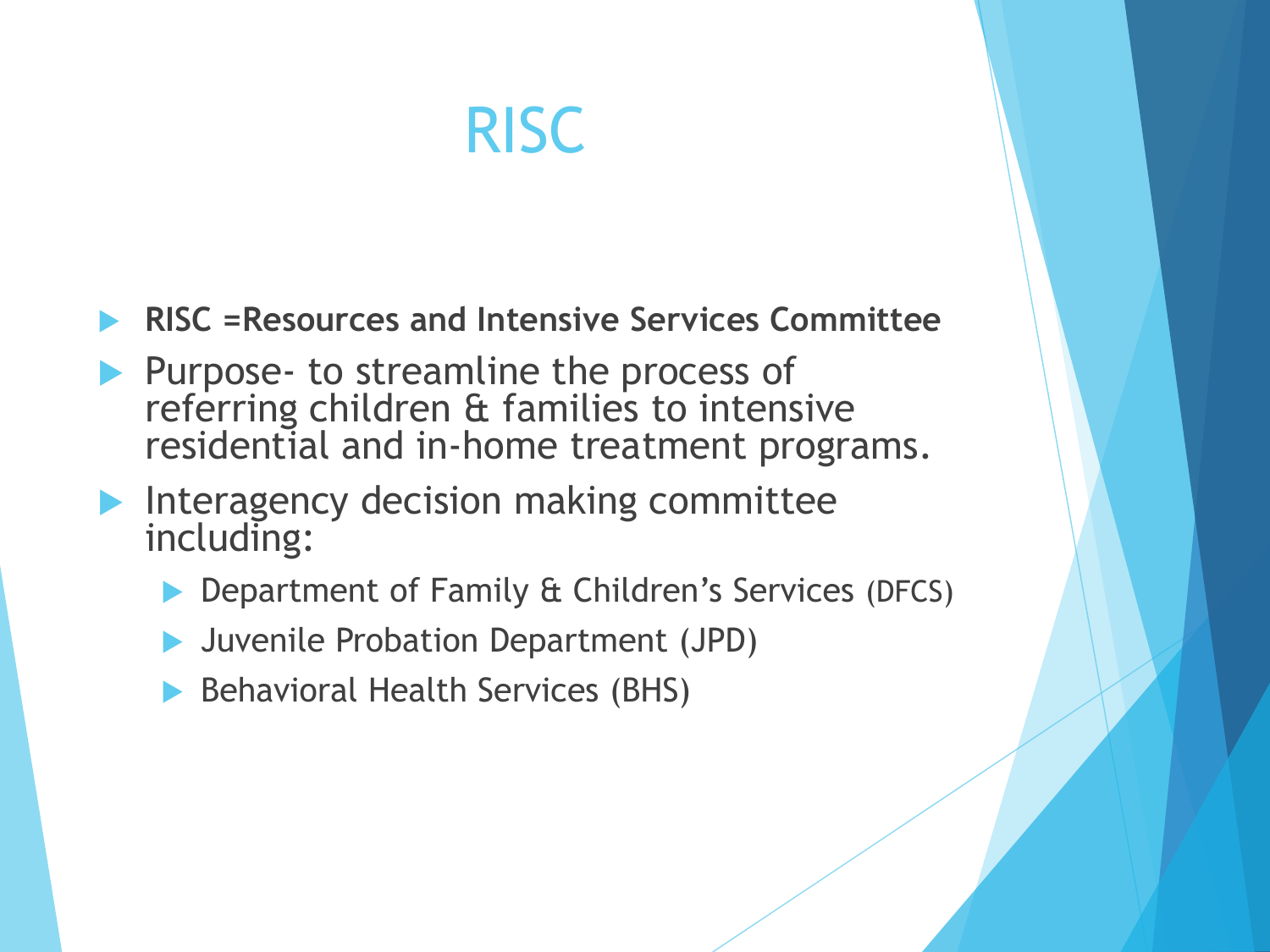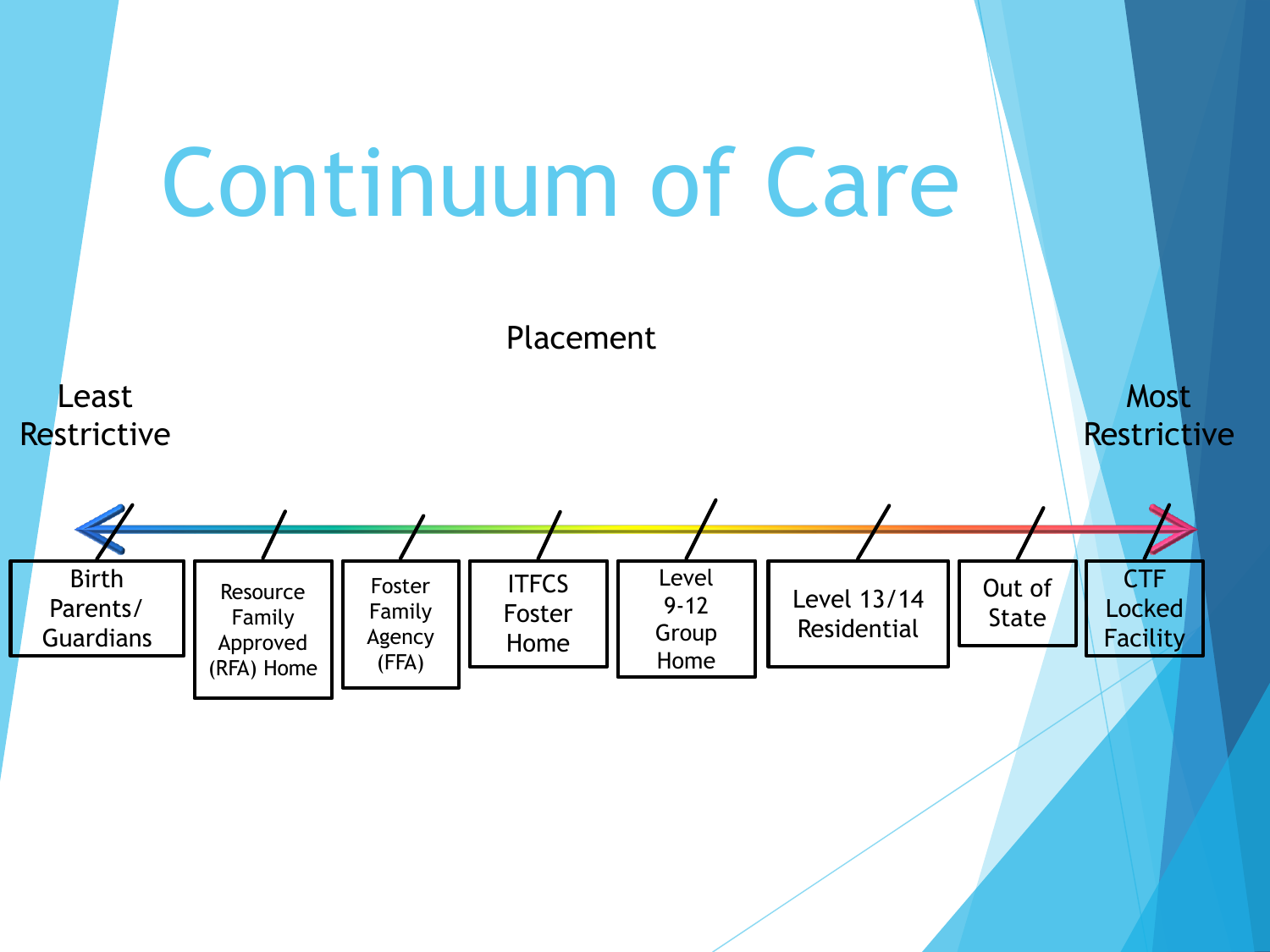# Wraparound

#### ▶ What is wraparound?

- Designed for high risk children with the most complex needs.
- Without intensive, individualized, community-based services would be removed from their homes & placed in traditional residential or group home settings.
- **Family driven- Relies on the family as the expert in their** own lives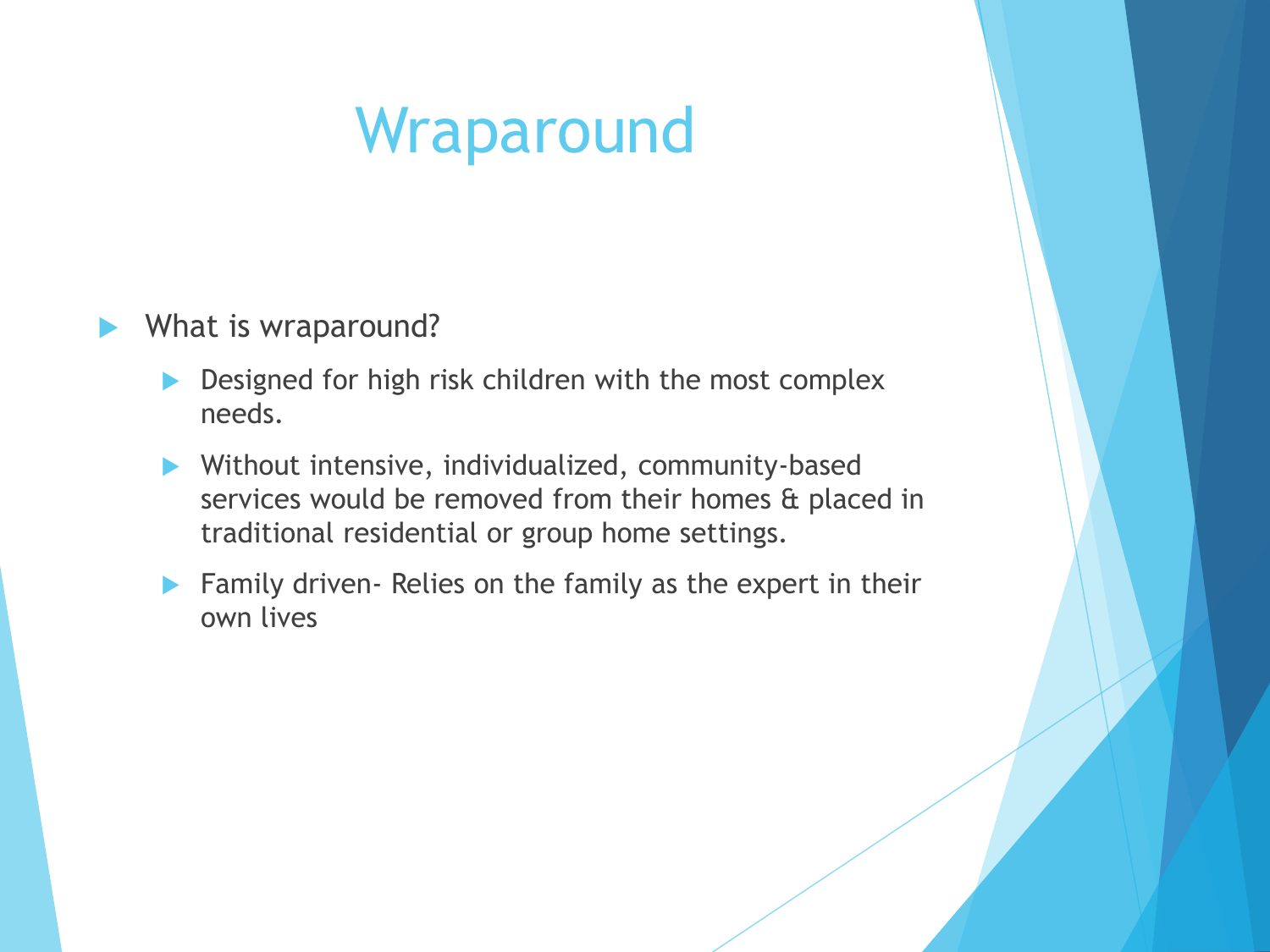# Wraparound continued

- Approach is family centered, individualized, culturally competent, & strength based
- $\triangleright$  Creating an individual  $\alpha$  unique plan to meet the family's needs
- Strong partnerships between family, community, & professionals
- $\blacktriangleright$  Helps the family enhance natural supports within their family & community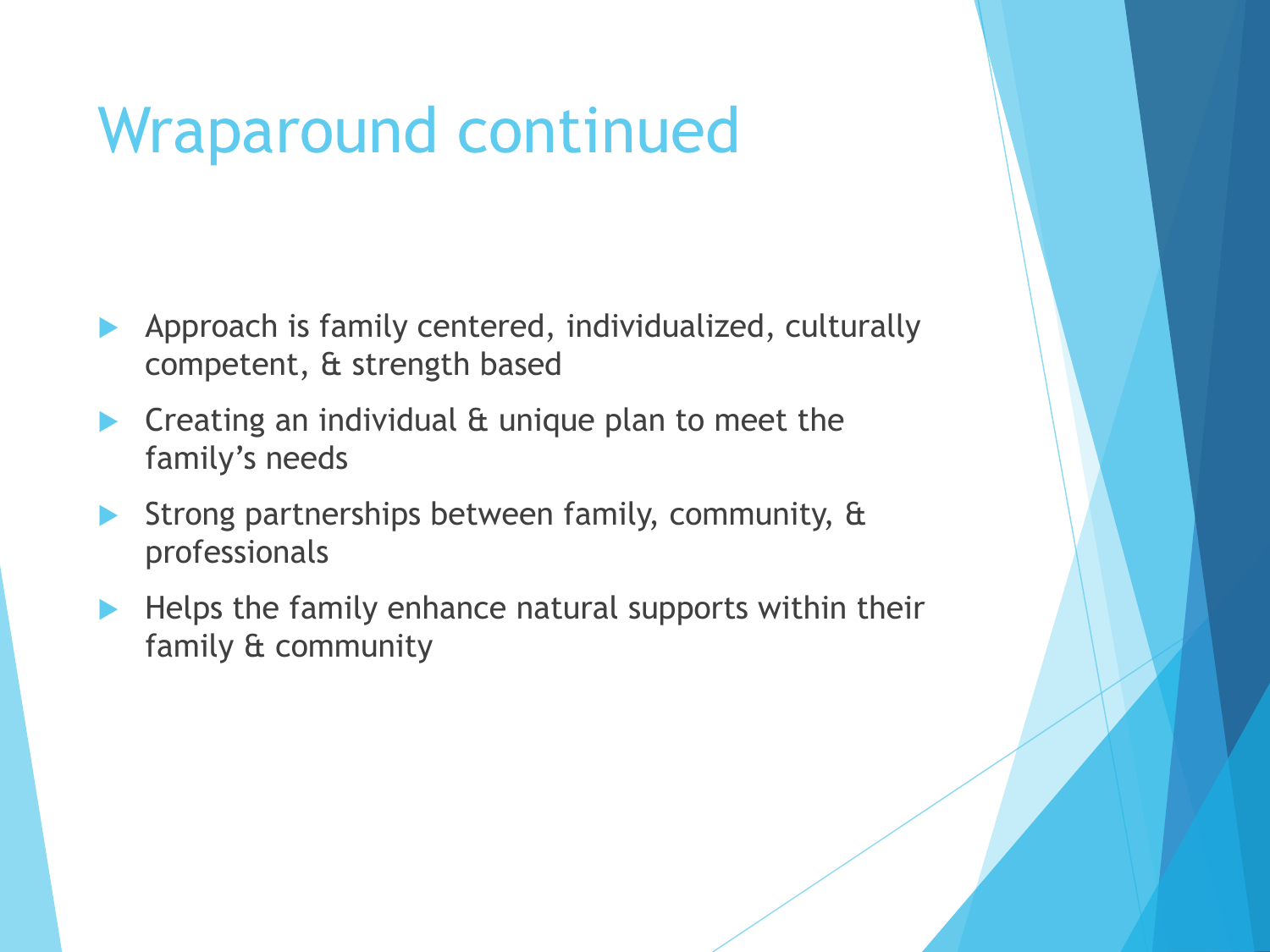## Wraparound Providers

#### Wrap is available to DFCS & JPD youth

#### ▶ 4 providers in this county:

- Uplift Family Services- **UPLIFT**
- Rebekah Children's Services (RCS)- **Compadres**
- Seneca- **Connections**
- Starlight- **Teammates**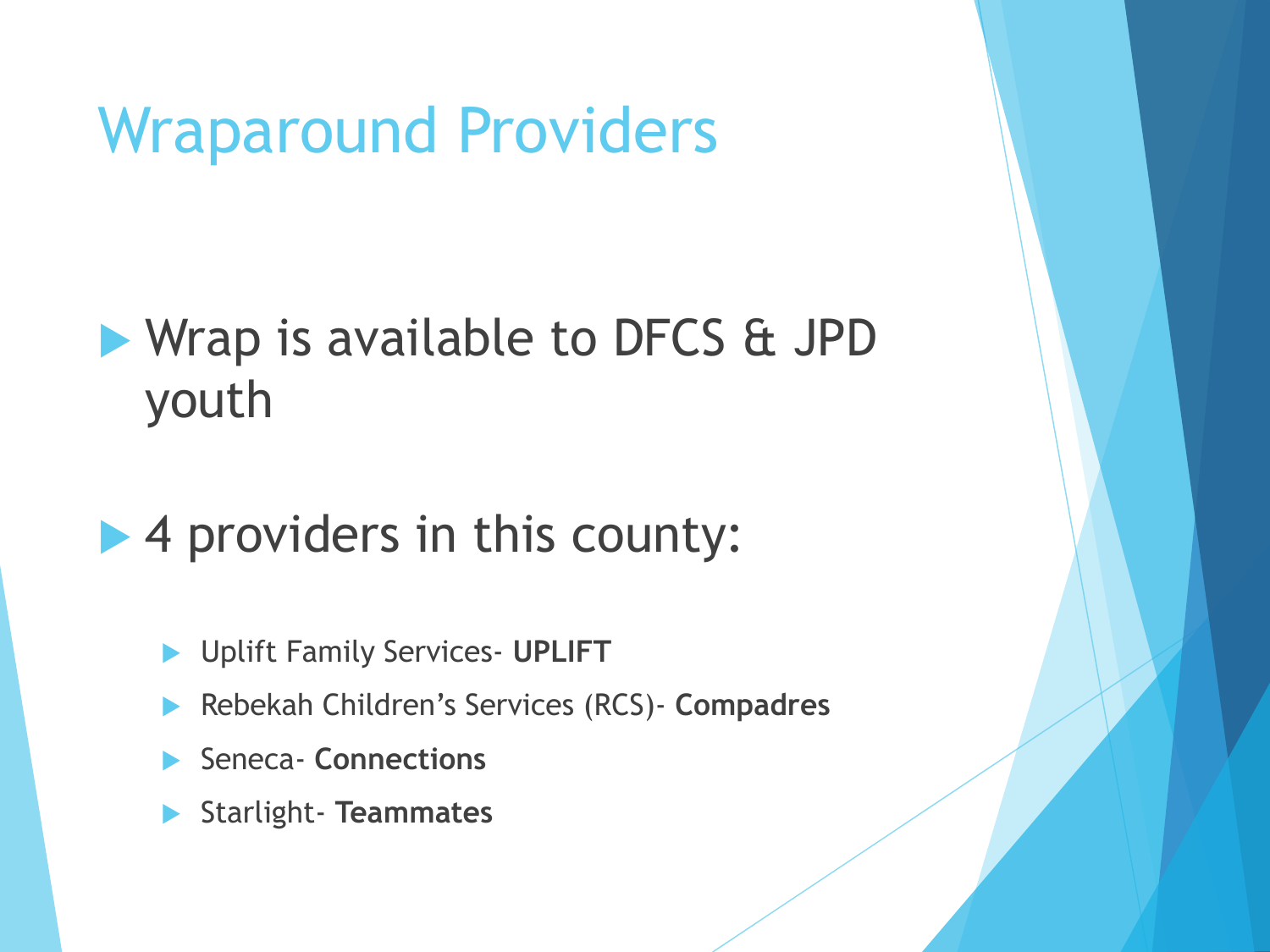## When to consider Wraparound:

Demonstrates impairment in:

- Self Care
- School functioning
- Family Relationships
- Community functioning
- $\blacktriangleright$  Placement is at risk due to behaviors
	- **Child must be at home with parents or in a relative,** NREFM, foster home setting
- Child is exhibiting behaviors that are interfering with placement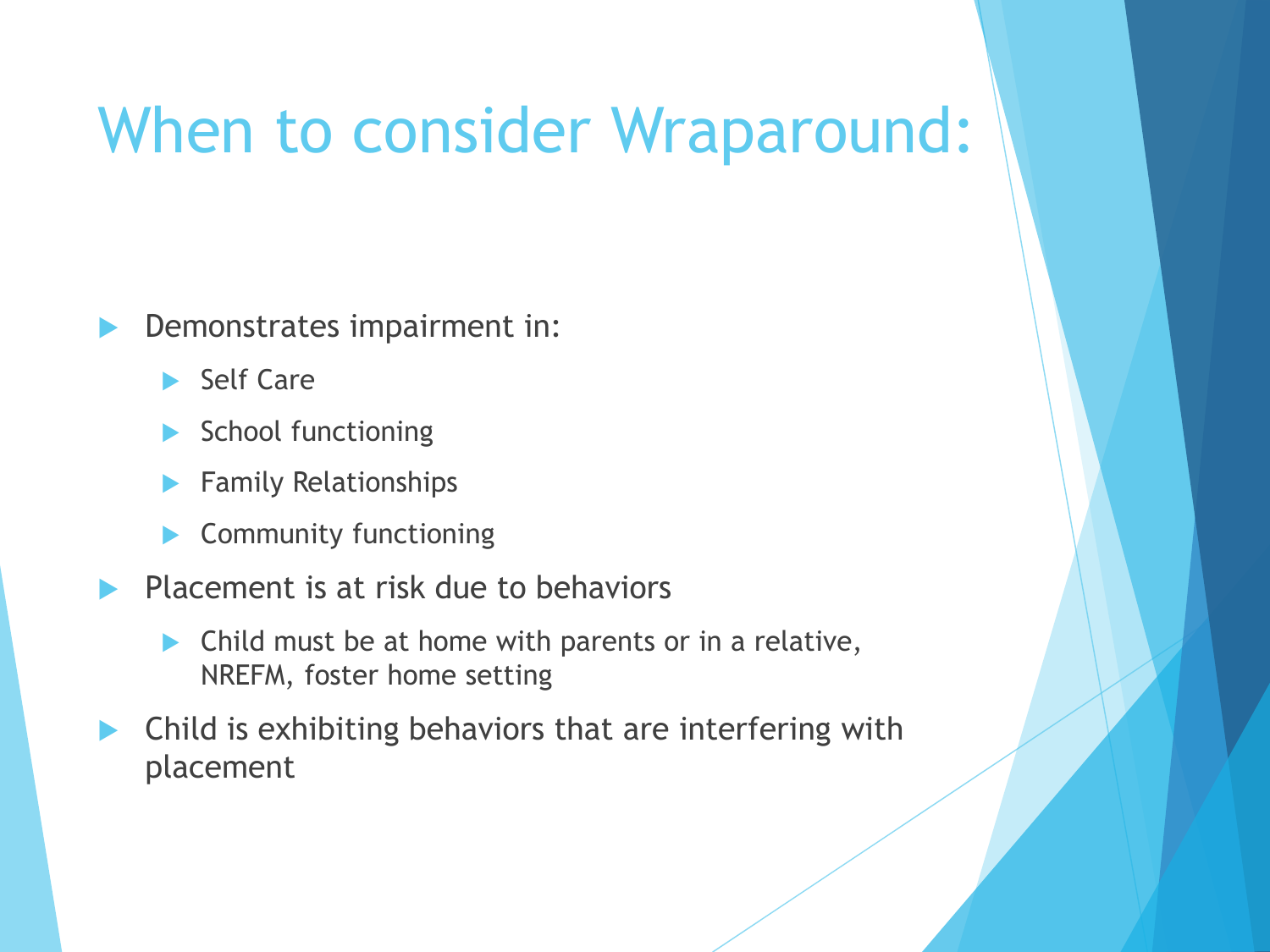# Wraparound Cont…

- Child must have full scope Medi Cal
- Must be a dependent
- Must be over the age of 5
- Wrap provides services within a 90 mile radius of San Jose (but services will be limited based on distance)
- Level 10/11 Wraparound
	- Do not need a diagnosis
- Level 13/14 Wraparound
	- Need a DSM Diagnosis
	- If child is receiving mental health services, then the child has a DSM Diagnosis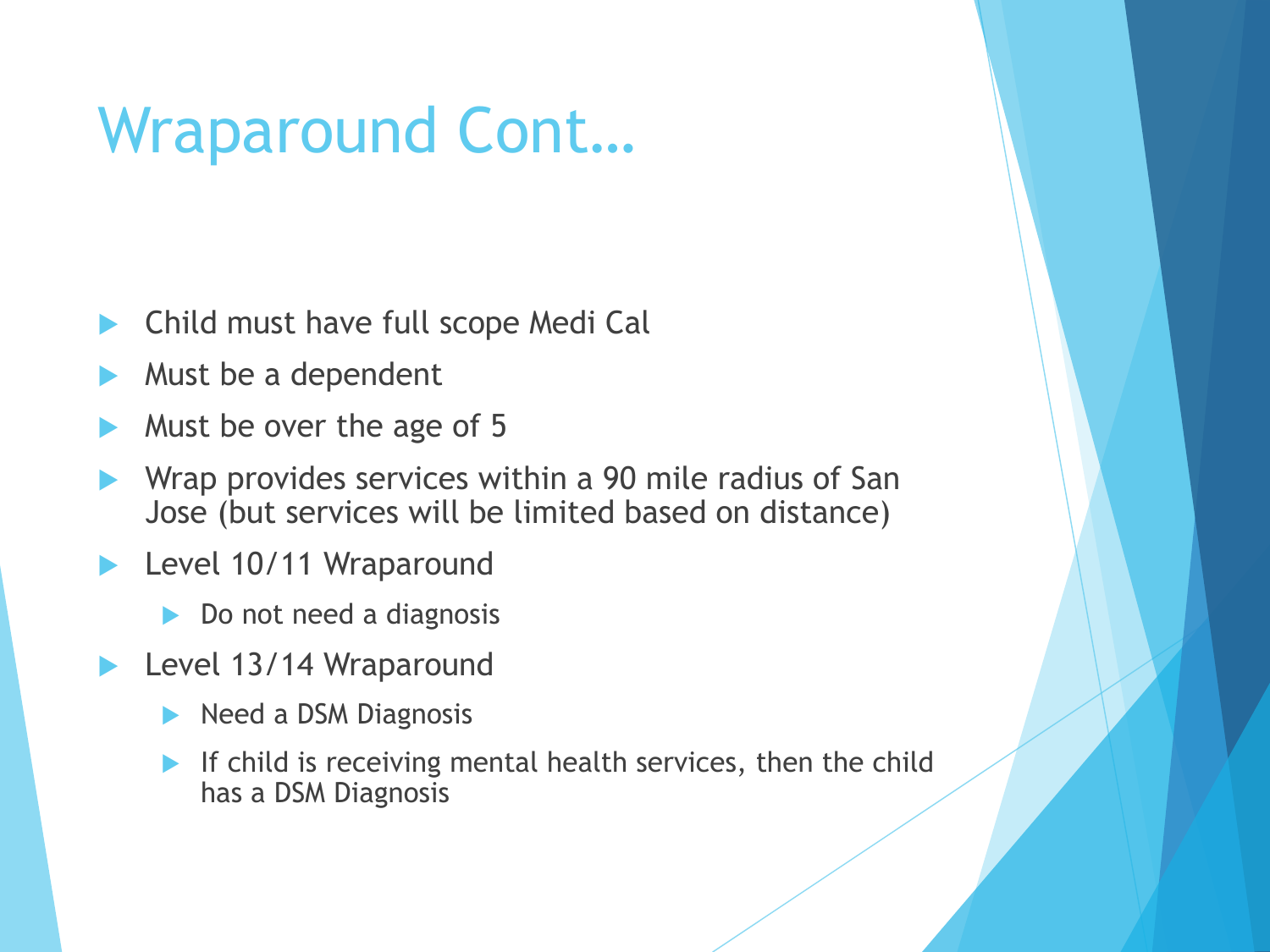# Who is on the team?

- $\blacktriangleright$  Facilitator- facilitates the team/main contact
- **Family Specialist-** focuses on the child
- Family Partner- supports the parent/caregiver
- Social Worker
	- Must attend minimum of 1 team meeting per month
- Child's Caregiver
- CASA
- Family/Child/Friend
- Community Members
	- $\blacktriangleright$  identified by family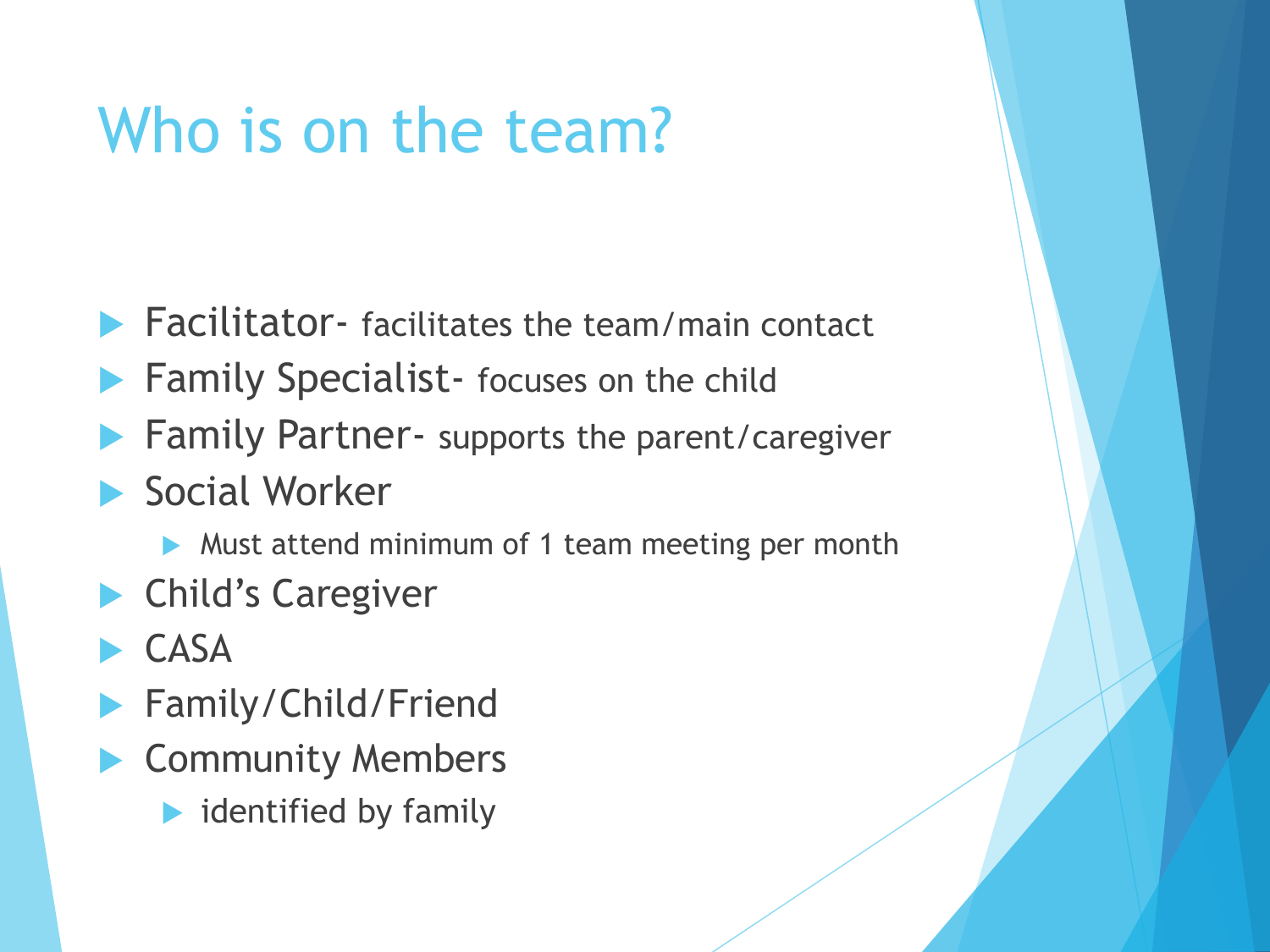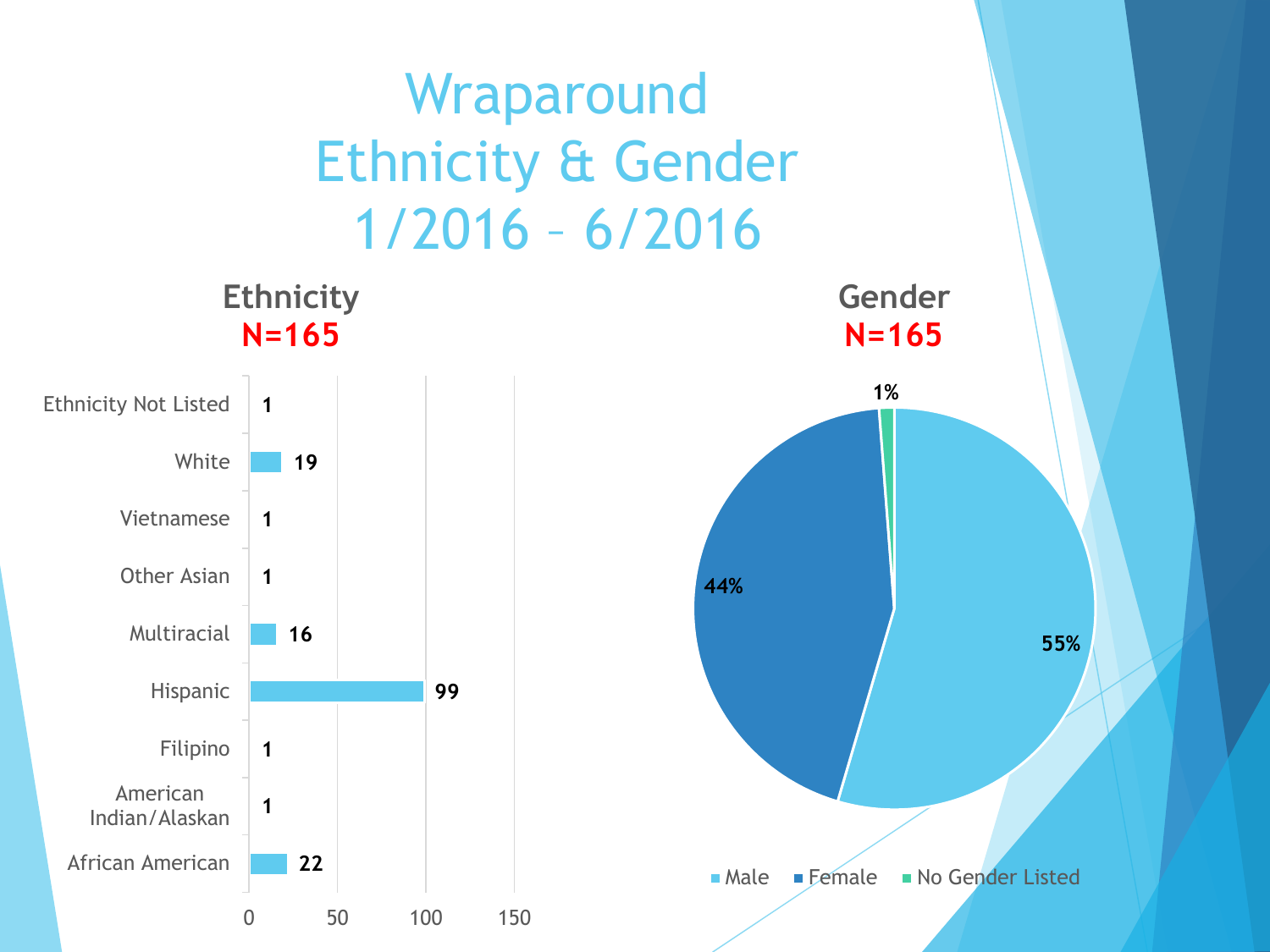

**Language N=165**



**English • Spanish • Language Not Listed**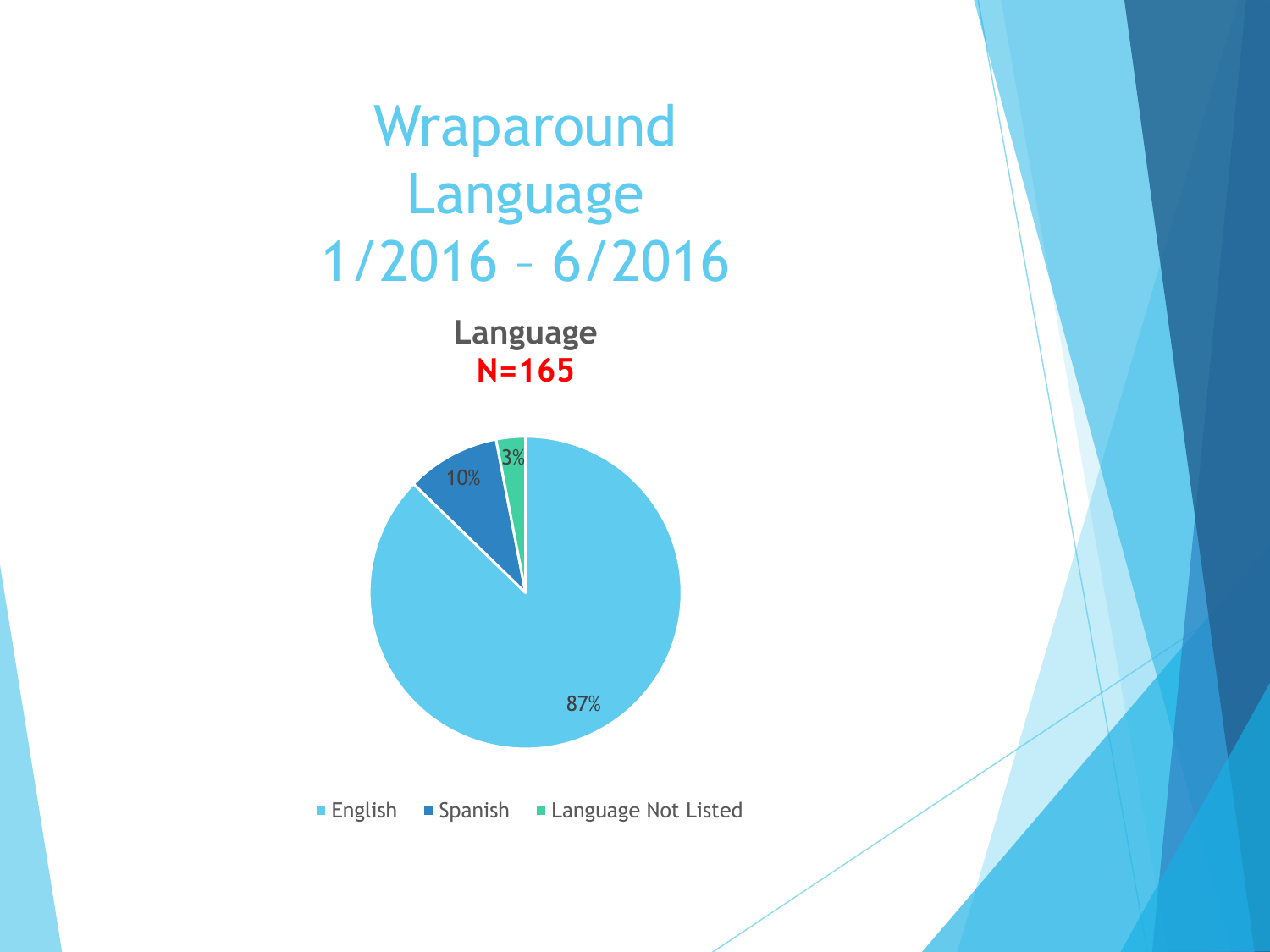